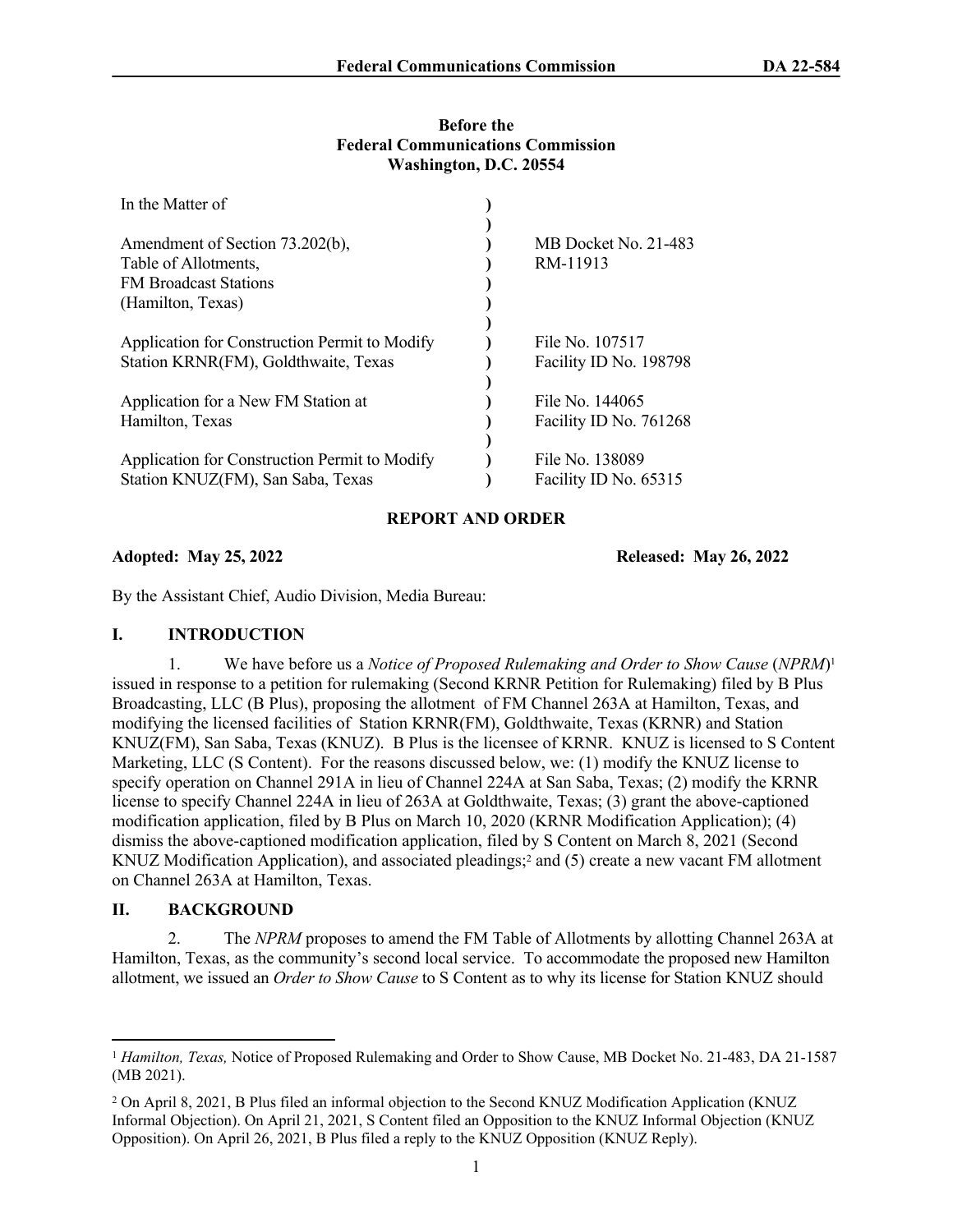not be modified to specify operation on Channel 291A in lieu of Channel 224A at San Saba, Texas.<sup>3</sup> Furthermore, to facilitate the allotment of Hamilton, B Plus proposes to operate KRNR on Channel 224A in lieu of Channel 263A, which is currently reserved for KNUZ.<sup>4</sup> S Content never operated KNUZ on Channel 224A but continued to use its former channel, Channel 291A.<sup>5</sup> B Plus filed comments supporting the allotment change proposed in the *NPRM*. No other comments were received.

3. B Plus argues that channel re-assignment in this case would result in a more "fair, efficient and equitable" distribution of radio service.<sup>6</sup> Specifically, B Plus states the allotment of Channel 263A at Hamilton, Texas would result in a preferential arrangement of allotments because it would provide a second local service (and first nighttime local service) to Hamilton, Texas, a licensable community with a population over 3,000.<sup>7</sup> In addition, B Plus asserts, KRNR, as modified, would cover 63 more people with its 60 dBu signal contour on Channel 224A than on Channel 263A and would provide a new second service to 246 people in a "gray area" (i.e., an area having only one other reception service).<sup>8</sup> In contrast, according to B Plus, the proposed KNUZ facility would provide 60 dBu coverage to an additional 559 people on Channel 224A, only 8 of which reside in a gray area.<sup>9</sup> B Plus also argues that S Content's failure to construct the facility on Channel 224A militates in favor of modifying the KNUZ license to remain on Channel 291A to prevent "spectrum warehousing" of both channels.<sup>10</sup> B Plus also cites to Commission precedent that favors the establishment of a new local service over the modification of an existing facility.11 For these reasons, B Plus concludes, that the proposed changes would be a preferential arrangement of allotments as compared to KNUZ's reserved allotment on Channel 224A.<sup>12</sup>

### **III. DISCUSSION**

4. Section 316(a) of the Communications Act of 1934, as amended, (Act) permits us to modify the license or construction permit if such action is in the public interest.<sup>13</sup> In this case, modifying the KNUZ license to specify Channel 291A, San Saba, would accommodate the allotment of Channel

<sup>5</sup> *See* Application File No. BPH-20160601ABG.

6 Second KRNR Petition for Rulemaking at 3 (citing 47 U.S.C. § 307(b)).

7 Second KRNR Petition for Rulemaking at 3-5. The FM Allotment Priorities are (1) first full-time aural service; (2) second full-time aural service; (3) first local service; and (4) other public interest matters. Co-equal weight is given to priorities (2) and (3). *Revision of FM Assignment Policies and Procedures,* Second Report and Order, 90 FCC.2d 88, 91-92, paras. 7-13 (1982). B Plus states that Hamilton is a community for allotment purposes because the Commission has previously allotted an FM channel to this community and Hamilton has other indicia of community status, such as a local government and schools. Second KRNR Petition for Rulemaking at 4.

8 Second KRNR Petition for Rulemaking at 3-5.

9 *Id*. at 3.

<sup>10</sup> *Id.* at 5-7; KRNR Petition for Reconsideration at 6. The Second KNUZ Modification Application, filed by S Content on March 8, 2021, seeks a second construction permit to operate KNUZ on Channel 224A and thus is mutually exclusive with the KRNR Modification Application.

<sup>11</sup> KRNR Petition for Reconsideration at 5 (citing *Andalusia, Alabama*, Report and Order, 49 FR 32201, 32202, para. 8 (MMB 1984) (". . . [W]hen a pending channel assignment and a pending application are in technical conflict . . . the proposed channel assignment would be favored since it would represent a new service.").

<sup>12</sup> Second KRNR Petition for Rulemaking at 5.

13 47 U.S.C. § 316(a).

<sup>3</sup> *NPRM* at 4.

<sup>4</sup> *Amendment of Section 73.202(b), Table of Allotments, FM Broadcast Stations (Mullin, Texas)*, Report and Order*,*  32 FCC Rcd 1848 (MB 2017) (*KNUZ Report and Order*) (assigning KNUZ to Channel 224A in lieu of Channel 291A at San Saba, Texas). On March 10, 2017, the Bureau granted the associated modification application (Application File No. BPH-20160601ABG).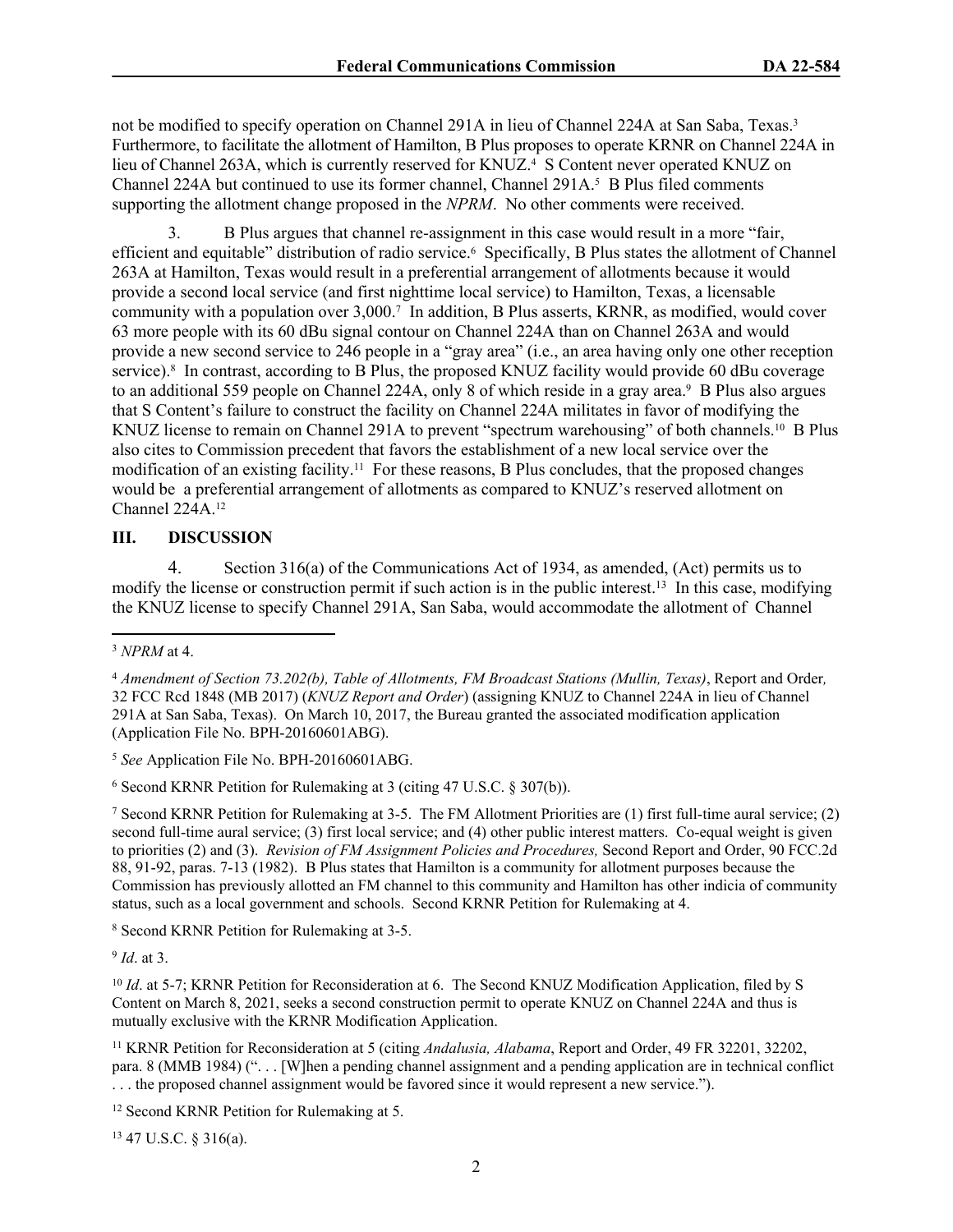263A at Hamilton, Texas as the community's second local service.14 In addition, B Plus states that its proposal will provide a new second service to 246 people in a "gray area." A staff engineering analysis reveals that Channel 263A can be allotted to Hamilton in conformity with the Rules at reference coordinates 31-39-48.1 NL and 98-21-29.4 WL.<sup>15</sup> As required by the Commission's *Circleville* policy, B Plus commits to reimbursing S Content for the reasonable costs incurred in connection with the proposed channel change.<sup>16</sup>

5. To accommodate the creation of a new FM station at Hamilton, Texas, we conclude that the public interest would be served by adopting the modifications requested in the B Plus proposal.<sup>17</sup> Accordingly, we: (1) modify the KNUZ license to specify operation on Channel 291A in lieu of Channel 224A at San Saba, Texas;18 (2) modify the KRNR license to specify operation on Channel 224A in lieu of 263A at Goldthwaite, Texas; (3) grant the KRNR Modification Application; (4) dismiss the Second KNUZ Modification Application and all associated pleadings as moot; and (5) create a new vacant allotment on Channel 263A at Hamilton, Texas.

6. *Paperwork Reduction and Regulatory Flexibility*. The Commission has determined that the relevant provisions of the Regulatory Flexibility Act of 1980, as amended,<sup>19</sup> do not apply to a rulemaking proceeding to amend the FM Table of Allotments, section 73.202(b) of the Rules.20 This document does not contain information collection requirements subject to the Paperwork Reduction Act of 1995.21 In addition, therefore, it does not contain any proposed information collection burden "for small business concerns with fewer than 25 employees," pursuant to the Small Business Paperwork Relief Act of 2002.<sup>22</sup>

# **IV. ORDERING CLAUSES**

7. Accordingly, IT IS ORDERED, that the petition for rulemaking filed by B Plus Broadcasting, LLC, on April 27, 2021, IS GRANTED.

8. IT IS FURTHER ORDERED that, pursuant to 47 U.S.C. § 316(a) and 47 CFR § 1.87, the license of KNUZ(FM), San Saba, Texas, IS MODIFIED to specify operation on Channel 291A in lieu of Channel 224A.

9. IT IS FURTHER ORDERED that the license of station KRNR(FM), Goldthwaite, Texas, IS MODIFIED to specify operation on Channel 224A in lieu of Channel 263A.

10. IT IS FURTHER ORDERED that the application for modification of station KRNR(FM),

<sup>17</sup> We agree with B Plus that Hamilton, Texas, is a community for allotment purposes.

<sup>18</sup> As noted in the *NPRM*, because S Content did not file any written statement by the deadline established in the *NPRM*, it is deemed to have consented to this modification. *NPRM* at 5, para. 12.

<sup>19</sup> *See* 5 U.S.C. § 603. The RFA, *see* 5 U.S.C. § 601 *et seq.*, has been amended by the Small Business Regulatory Enforcement Fairness Act of 1996 (SBREFA), Pub. L. No. 104-121, Title II, 110 Stat. 857 (1996). The SBREFA was enacted as Title II of the Contract with America Advancement Act of 1996 (CWAAA).

<sup>20</sup> 47 CFR § 73.602(b).

<sup>21</sup> *See* 44 U.S.C. §§ 3501-3520.

<sup>22</sup> *See* 44 U.S.C. § 3506(c)(4).

<sup>&</sup>lt;sup>14</sup> Hamilton's first local service is provided by KCLW(AM), Hamilton, Texas, licensed to Faith in Christ Mission.

<sup>15</sup> *See* 47 CFR § 73.207. The Longley-Rice based 70 dBu "mean occurrence contour" covers 100% of Hamilton, Texas .

<sup>16</sup> *See Circleville, Ohio*, Second Report and Order, 8 FCC 2d 159 (1967). On October 5, 2021, B Plus filed a supplement to the Second KRNR Petition for Rulemaking (*Circleville* Supplement) and request for leave to file the *Circleville* Supplement.